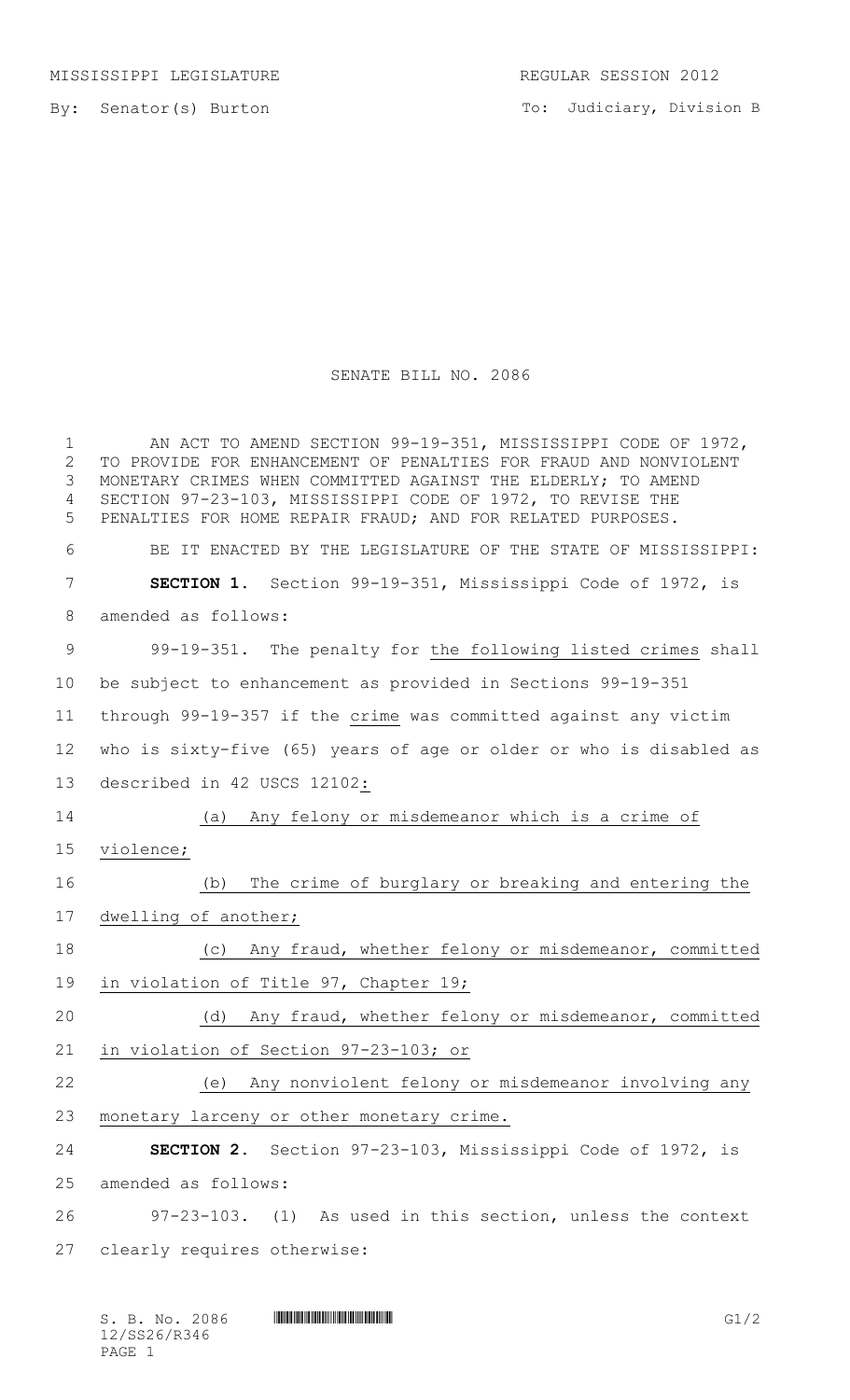(a) "Home repair" means the fixing, replacing, altering, converting, modernizing, improving of or the making of an addition to any real property primarily designed or used as a residence.

 (i) Home repair shall include the construction, installation, replacement or improvement of driveways, swimming pools, porches, kitchens, chimneys, chimney liners, garages, fences, fallout shelters, central air-conditioning, central heating, boilers, furnaces, hot water heaters, electrical wiring, sewers, plumbing fixtures, storm doors, storm windows, awnings, carpets and other improvements to structures within the residence or upon the land adjacent thereto.

 (ii) Home repair shall not include the sale of goods or materials by a merchant who does not directly or through a subsidiary perform any work or labor in connection with the installation or application of the goods or materials; the repair, installation, replacement or connection of any home appliance, including, but not limited to, disposals, refrigerators, ranges, garage door openers, television antennas, washing machines, telephones or other home appliances when the person replacing, installing, repairing or connecting such home appliance is an employee or agent of the merchant that sold the home appliance; or landscaping.

 (b) "Person" means any individual, partnership, corporation, business, trust or other legal entity.

 (c) "Residence" means a single- or multiple-family dwelling, including, but not limited to, a single-family home, apartment building, condominium, duplex, townhouse or mobile home which is used or intended to be used by its occupants as their dwelling place.

 (2) A person commits the offense of home repair fraud when he knowingly:

 $S.$  B. No. 2086  $\blacksquare$ 12/SS26/R346 PAGE 2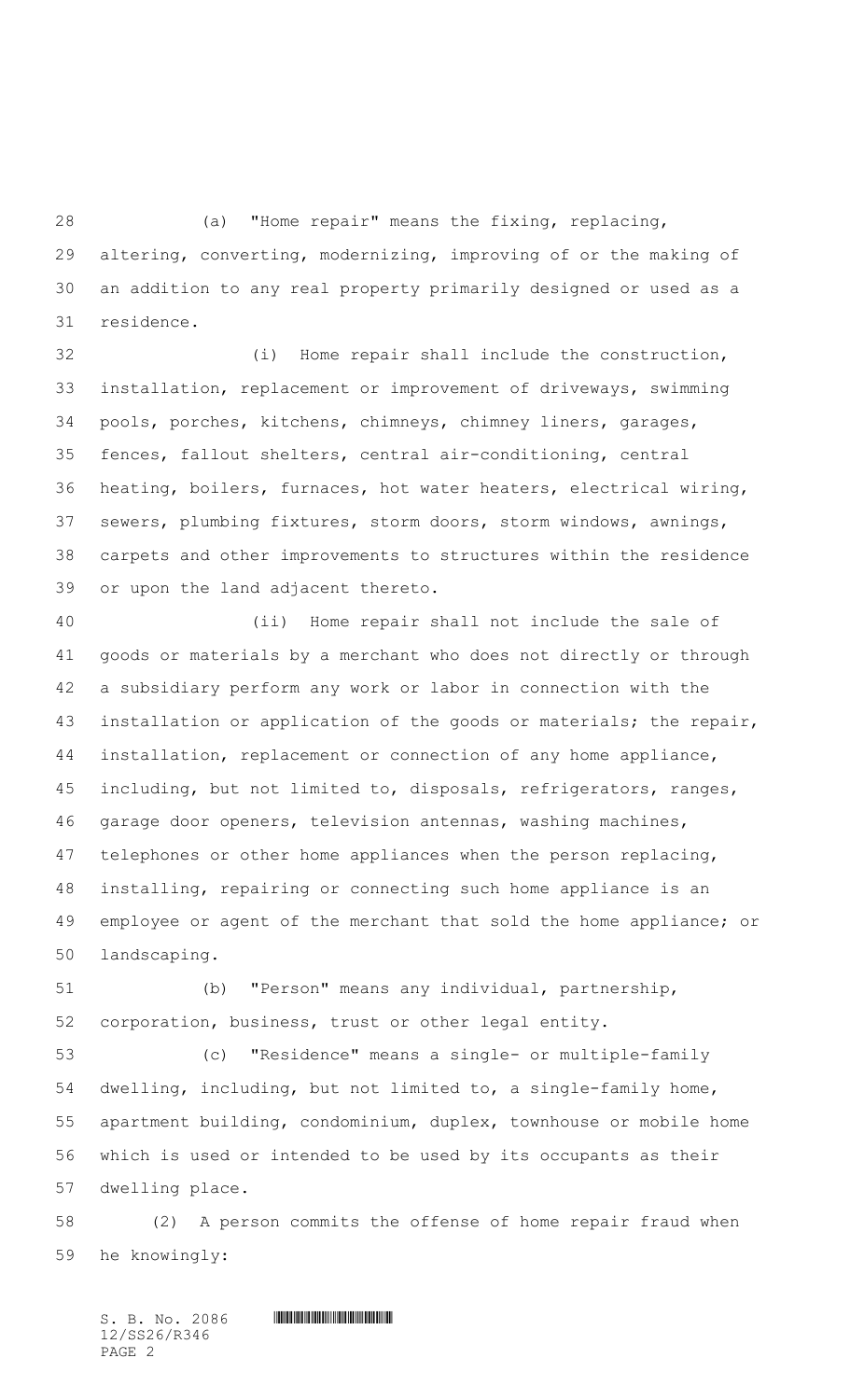(a) Enters into an agreement or contract, written or oral, with a person for home repair, and he knowingly: (i) Misrepresents a material fact relating to the terms of the contract or agreement or the preexisting or existing condition of any portion of the property involved, or creates or confirms another's impression which is false and which he does not believe to be true, or promises performance which he does not intend to perform or knows will not be performed; (ii) Uses or employs any deception, false pretense or false promises in order to induce, encourage or solicit such person to enter into any contract or agreement; (iii) Misrepresents or conceals either his real name, the name of his business or his business address; or 73 (iv) Uses deception, coercion or force to obtain the victim's consent to modification of the terms of the original contract or agreement; (b) Damages the property of a person with the intent to enter into an agreement or contract for home repair; or (c) Misrepresents himself or another to be an employee or agent of any unit of the federal, state or municipal government or any other governmental unit, or an employee or agent of any public utility, with the intent to cause a person to enter into, 82 with himself or another, any contract or agreement for home repair. (3) Intent and knowledge shall be determined by an evaluation of all circumstances surrounding a transaction and the determination shall not be limited to the time of contract or agreement. (4) Substantial performance shall not include work performed in a manner of little or no value or work that fails to comply with the appropriate municipal, county, state or federal regulations or codes.

 $S. B. No. 2086$  .  $\blacksquare$ 12/SS26/R346 PAGE 3 (5) Violation of this section shall be punished as follows: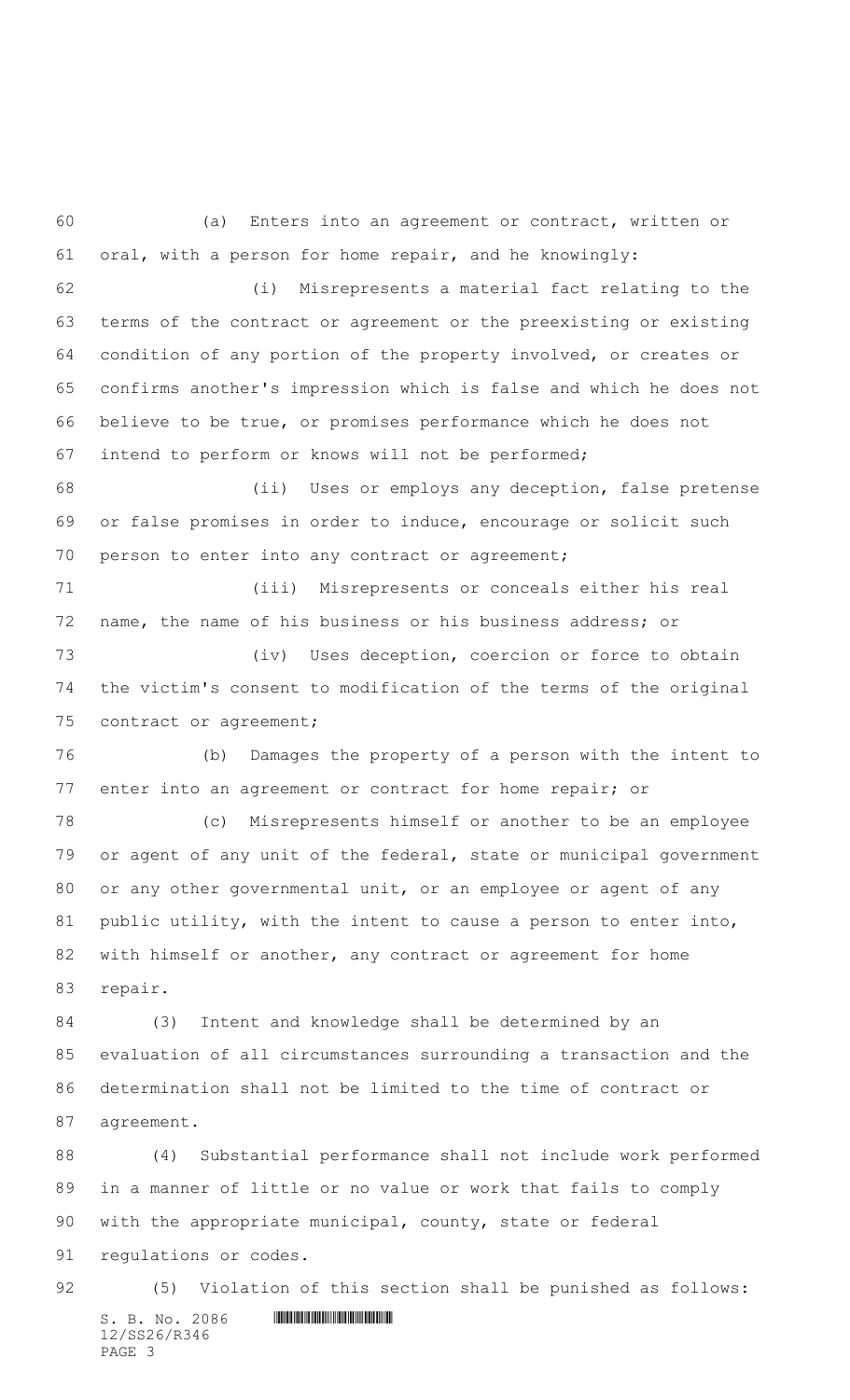(a) Except as provided in paragraph (d) of this subsection, a first conviction under this section shall be a misdemeanor when the amount of the fraud is less than Five Thousand Dollars (\$5,000.00) and shall be punished by a fine not to exceed One Thousand Dollars (\$1,000.00) or imprisonment in the county jail not to exceed six (6) months, or both.

 (b) A second or subsequent conviction under this section shall be punished as follows:

 (i) As a felony punishable by imprisonment in the custody of the Department of Corrections not to exceed two (2) years when the amount of the fraud is more than One Thousand Dollars (\$1,000.00) but less than Five Thousand Dollars (\$5,000.00).

 (ii) As a misdemeanor punishable by imprisonment in the county jail for not more than six (6) months when the amount of the fraud is One Thousand Dollars (\$1,000.00) or less. (c) Except as provided in paragraph (d) of this subsection, a first or subsequent conviction under this section shall be a felony when the amount of the fraud is over Five Thousand Dollars (\$5,000.00) and shall be punished as follows: (i) By imprisonment in the custody of the Department of Corrections not to exceed five (5) years or a fine not to exceed Ten Thousand Dollars (\$10,000.00) or both when the amount of the fraud is Five Thousand Dollars (\$5,000.00) or more, but less than Ten Thousand Dollars (\$10,000.00). (ii) By imprisonment in the custody of the Department of Corrections not to exceed ten (10) years or a fine not to exceed Ten Thousand Dollars (\$10,000.00) when the amount of the fraud is Ten Thousand Dollars (\$10,000.00) or more. (d) If the victim of the fraud is sixty-five (65) years of age or older and the amount of the fraud is One Thousand Dollars (\$1,000.00) or more, a first conviction under this section shall be a felony punishable by imprisonment in the custody of the

 $S. B. No. 2086$  .  $\blacksquare$ 12/SS26/R346 PAGE 4